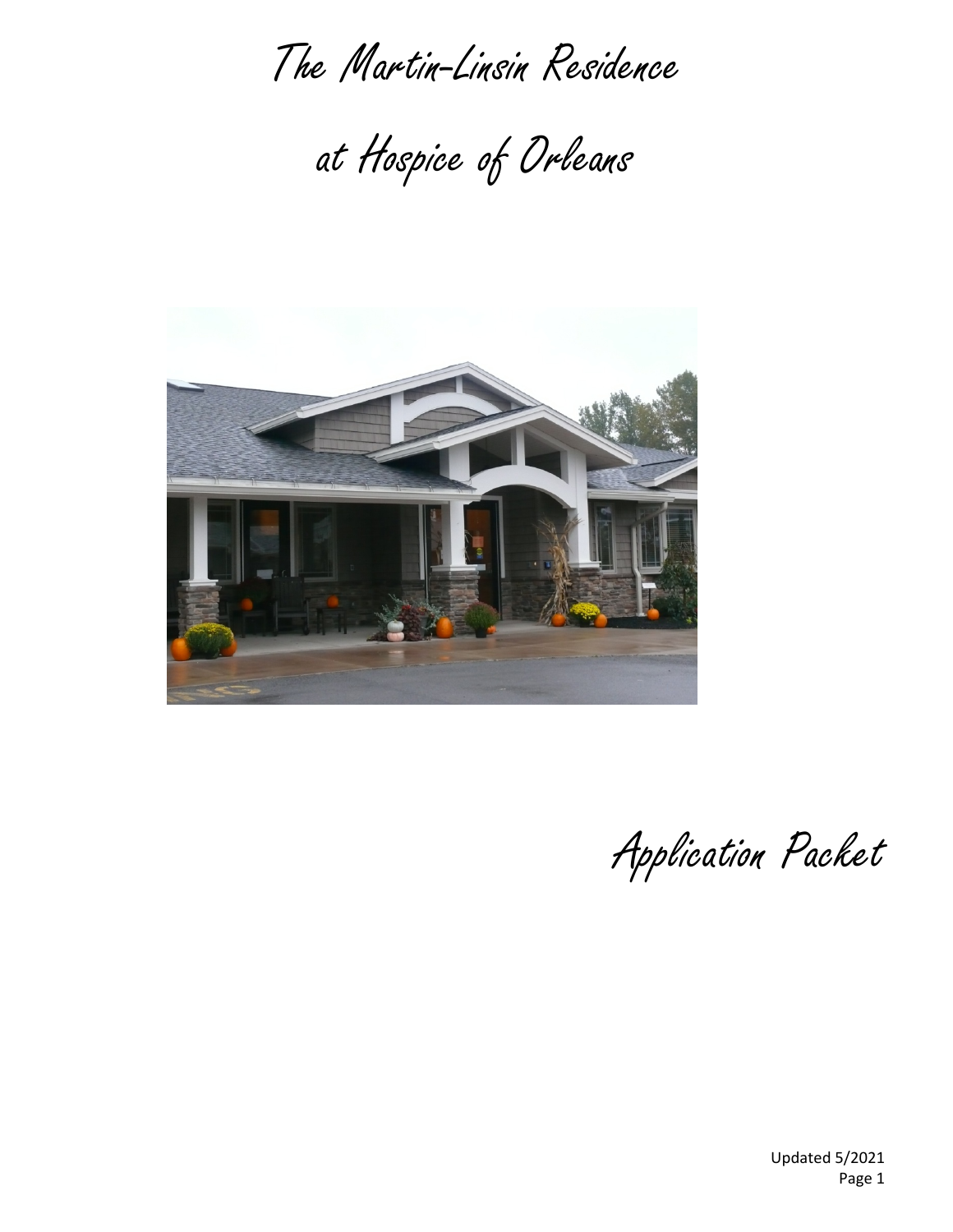## MARTIN LINSIN RESIDENCE AT HOSPICE OF ORLEANS Residence Application

Dear Hospice Family:

Thank you for reaching out to Hospice of Orleans and the Martin-Linsin Hospice Residence. We are here to help.

To be considered for admission to the Martin-Linsin Residence, please provide the following:

- 3 months of bank, investment and any other supporting financial records
- A complete Residence application (attached)

This information should be provided to your Hospice Social Worker or the Admissions Nurse, who will give it to the financial department at Hospice of Orleans. All information will be kept confidential. Once a patient is cleared financially they can be added to the list of interested patients and will be considered when a Residence bed is available.

A common question and concern of our patients is related to how the cost of a patient's care and their room and board is paid for. Here is a brief review:

- For patients utilizing Medicaid for their insurance, both medical care and room and board will be covered. You may have responsibility for some payment based on your Spend Down determined by Medicaid.
- If you have Medicare or Private Insurance only medical care will be covered; however, you will be responsible for the room and board charges. These charges are set using a sliding scale which is determined based on income and assets. The Hospice Social Worker or Admissions Nurse will assist you in determining what portion of the fee will be your responsibility.
- If you do not currently have Medicaid coverage, our Social Work team can assist with the application for this insurance.
- An advance payment will be due before transfer of the patient to the Residence.
- No one is turned away from the Martin-Linsin Hospice Residence for inability to pay.

Should you have any questions or need assistance in completing the application, please do not hesitate to call our office at 585-589-0809.

Thank you for considering the Martin-Linsin Hospice Residence for your loved one's care.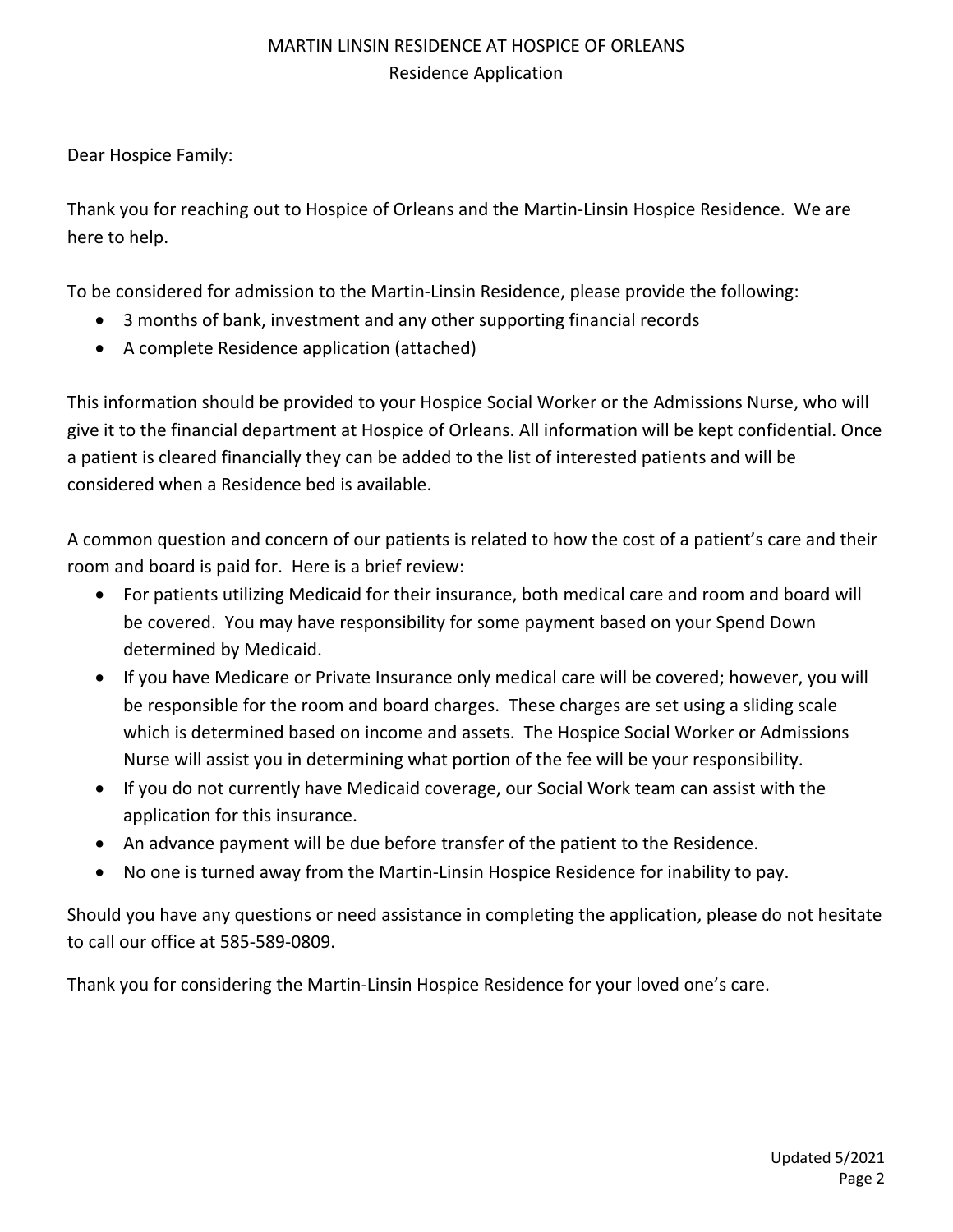Patient ID:

I, the matrix of the Martin-Linsin Hospice Residence is the Martin-Linsin Hospice Residence ("Residence") and acknowledge, consent and agree to the following:

I, 1. As Health Care Proxy and/or the member of the immediate in the member of the immediate family and/or the responsible party for the above named applicant, request his/her admission to the Residence and agree to the following:

### **COVENANTS**

- 1. I understand that the care provided at the Residence is palliative and not curative; that the care provided emphasizes symptom relief and emotional/spiritual support.
- 2. I understand my prognosis and that I am required to complete, sign and provide a copy of a DNR/MOLST form to Hospice of Orleans, inc.
- 3. I understand that should my care needs change or my acceptance of the Hospice philosophy changes, transfer and discharge to an appropriate level of care/facility will be initiated by Hospice staff. In the event of such action, Hospice will inform patient and responsible party of options and discharge rights.
- 4. I approve for notations to be made in my medical record regarding my care at the Residence.
- 5. I agree to accept a Hospice physician as my primary care provider during my stay at the Residence or my primary physician agrees to provide care while I am in the Residence.
- 6. I understand that it is recommended, prior to admission to the Residence, to have and submit a copy of a health care proxy, advanced directives for health care decisions and a durable power of attorney for financial decisions.
- 7. I understand that Hospice of Orleans will attempt to secure payment for services from third party payors. I shall provide all necessary materials required of third party payors for Hospice of Orleans to collect payment on my behalf.
- 8. I understand that I or my legal responsible party is ultimately responsible for Residence charges in the event of third party payor decline of payment or partial payment. I further acknowledge that failure to make payment or provide necessary materials/documentation to remit a request for payment to a third party payor may result in discharge from the Residence and legal action.
- 9. I understand that medical services and cost of medications not related to my terminal diagnosis will be charged to my primary third party payer source or will be billed separately to me or my legal responsible party. The patient or legal responsible party must provide Hospice of Orleans with all necessary information from a valid charge card. The charge card will only be used in cases when there are outstanding patient related costs.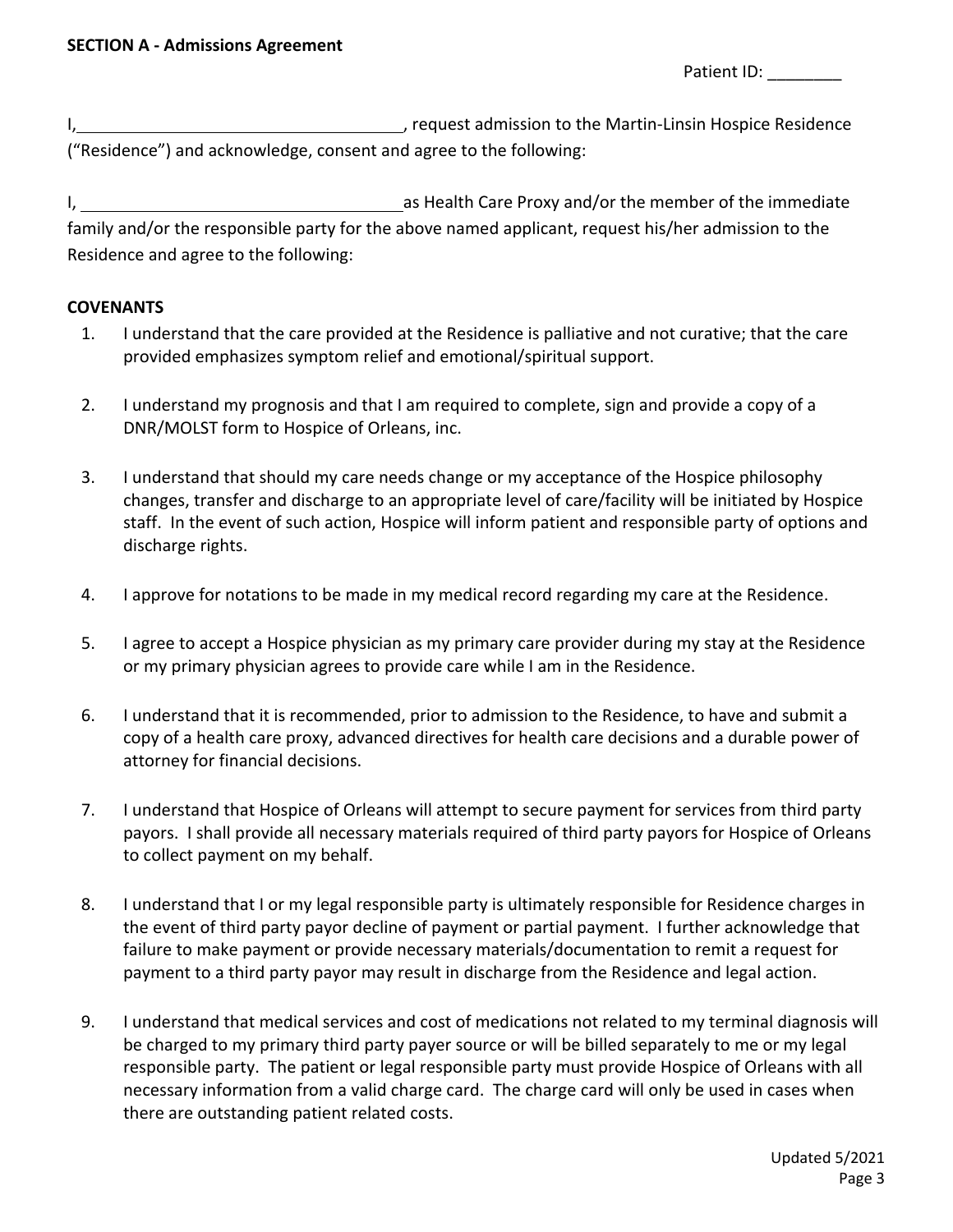- 10. I understand that I may drink alcohol as directed by my physician and that disruptive behavior may result in discharge from the Residence.
- 11. I understand that admittance to the Residence will be based on need and availability. I agree to being assigned or transferred to another room as may be necessary.
- 12. I understand that smoking, possessing illegal drugs or weapons is not permitted in the Residence or on facility grounds.
- 13. I understand that visitors may be limited at any time at my request. Visitors causing disruption will be asked to leave.
- 14. I understand that I may voice my concerns regarding the care provided at the Residence and that I will not be harassed or discriminated against for making a complaint.
- 15. I understand that my home address will become the address of The Martin-Linsin Residence, 14084 Route 31 West, Albion, NY 14411 during my stay.
- 16. I hereby authorize services to be provided to me at the Residence and accept full responsibility for payment of such services.
- 17. I understand that the Residence shall not be responsible for any monies, valuables, or personal effects brought into the Residence by me or my guests. I acknowledge that a locked drawer is available in my suite for securing my personal effects.
- 18. I understand that I may leave the Residence with physician approval and that I shall notify the Residence of my departure and duration. I agree to hold harmless Hospice of Orleans for any liability during my period of departure.
- 19. I understand that all admissions and discharges enter and exit thru the front door as a tribute to the dignity of each patient. To that end, should a patient of the Residence pass away during my stay, the staff will close the suite doors and proceed to remove the deceased thru the hallway exiting the front door. Once the deceased is removed, the Residence staff will re-open the patient suite doors.
- 20. I understand that the Residence may have cause to increase the daily rates. Hospice of Orleans shall provide thirty (30) days advance notice of effective date.
- 21. I understand that the amenities and accommodations of the Residence are available for myself and my guests and that use of these amenities are done so at the users own risk.
- 22. I acknowledge that the provision of services shall include but not be limited to:
	- a. The services of a registered professional nurse who is available to provide direct patient care on a 24-hour-a-day basis.
	- b. Accommodations to enable families to store and prepare food brought in by the family.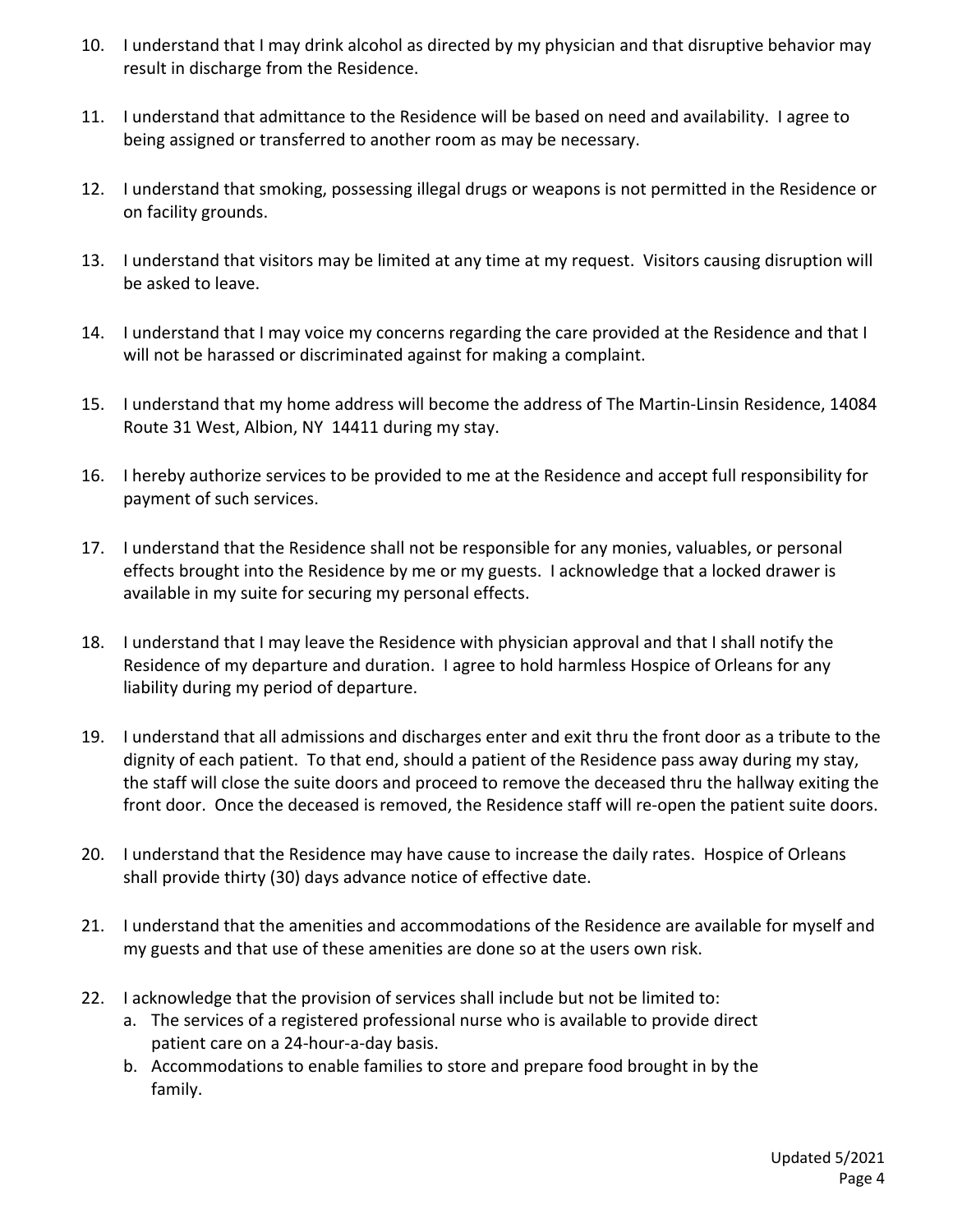- c. Accommodations to enable families to remain with the patient 24-hours-a-day.
- d. 24-hour visitation access regardless of age of visitor.
	- 1. Visitors under the age of 16 must be supervised at all times.
- e. Provision of adequate and wholesome food and supplemental nourishments under the direction of a registered dietician.
- f. Offer each patient at least 3 meals a day, or their equivalent, each at regular times with no more than 14 hours between a substantial evening meal and breakfast.
- g. Flexibility in meal times and in selection of food based on individual needs of patients.
- h. Accommodations for recreational and religious activities.
- i. Adequate space for private small group interactions.
- j. Retention and use of personal possessions as space and safety permits.
- k. A telephone accessible to the patient.
- l. Oxygen available to each patient as necessary.
- m. The provision of either home health aide, license practical nurse or registered nurse to address the medical needs and ensure the safety and well being of patients on a 24-hour-a-day basis.
- n. Routine and emergency drugs and biologicals.

I acknowledge that I have been given ample opportunity to ask any and all questions concerning the Residence and agree that I am responsible for payment to Hospice of Orleans for any services not covered by third party payors.

### **SIGNATURES**

*Applicant* 

| <b>Printed Name</b>      | Signature | Date |
|--------------------------|-----------|------|
| <b>Health Care Proxy</b> |           |      |
| <b>Printed Name</b>      | Signature | Date |
| <b>Power of Attorney</b> |           |      |
| <b>Printed Name</b>      | Signature | Date |
| <b>Hospice Witness</b>   |           |      |
| <b>Printed Name</b>      | Signature | Date |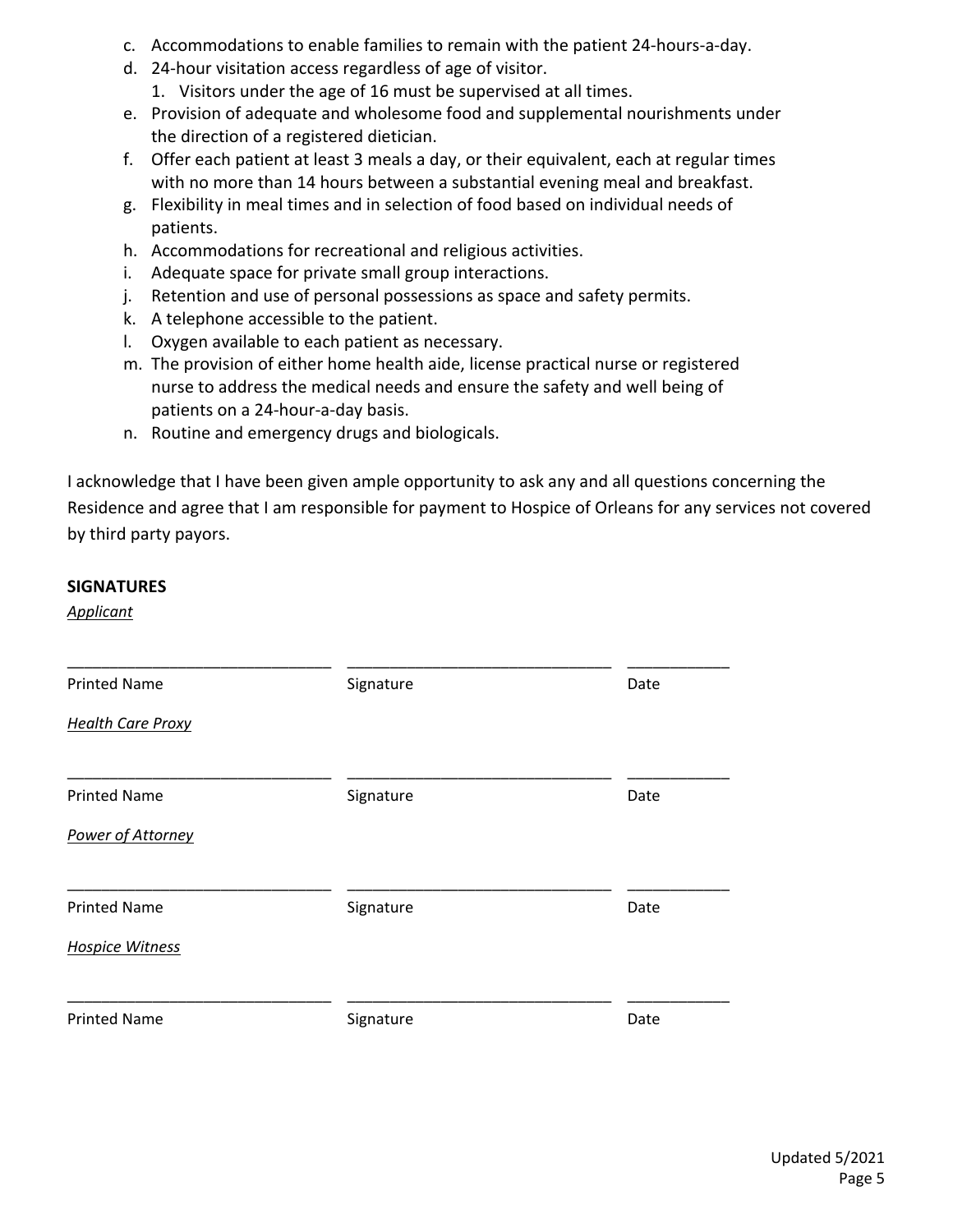#### **BILLING INFORMATION**

|                                | Phone: ____________________________ Alternate phone: ___________________________ |               |                  |                                                                                                                  |
|--------------------------------|----------------------------------------------------------------------------------|---------------|------------------|------------------------------------------------------------------------------------------------------------------|
|                                |                                                                                  |               |                  | Phone#: ________________________                                                                                 |
| Medicare (Check one)           |                                                                                  |               |                  |                                                                                                                  |
| <b>YES</b>                     |                                                                                  |               |                  |                                                                                                                  |
|                                |                                                                                  |               |                  | Medicare A Number: _________________________ Medicare B Number: ________________                                 |
|                                |                                                                                  |               |                  | Medicare D Number: ________________________________Effective Date: _________________________________             |
| $\overline{\phantom{0}}$ NO    |                                                                                  |               |                  |                                                                                                                  |
|                                | Medicaid (must be approved nursing home coverage)                                |               |                  |                                                                                                                  |
|                                | Check one: (if pending check no and give name of case worker)                    |               |                  |                                                                                                                  |
| <b>YES</b>                     |                                                                                  |               |                  |                                                                                                                  |
|                                |                                                                                  |               |                  |                                                                                                                  |
| NO <sub>1</sub>                |                                                                                  |               |                  |                                                                                                                  |
| Notes:                         |                                                                                  |               |                  |                                                                                                                  |
|                                | <b>Commercial Insurance (Check one)</b>                                          |               |                  |                                                                                                                  |
| <b>PES</b>                     |                                                                                  |               |                  |                                                                                                                  |
|                                |                                                                                  |               |                  | _Insurance Carrier Number: _____________________                                                                 |
|                                |                                                                                  |               |                  |                                                                                                                  |
|                                |                                                                                  |               |                  |                                                                                                                  |
| NO.                            |                                                                                  |               |                  |                                                                                                                  |
| <b>Private Pay</b>             |                                                                                  |               |                  |                                                                                                                  |
|                                | <b>Financial Party Responsibility Name:</b>                                      |               |                  |                                                                                                                  |
| <b>NO</b>                      |                                                                                  |               |                  |                                                                                                                  |
|                                | Copies of the following are required. Please mark those that are attached.       |               |                  |                                                                                                                  |
| Power of Attorney              |                                                                                  | Medicare Card |                  | <b>Medicaid Card</b>                                                                                             |
|                                |                                                                                  |               |                  | Commercial Insurance Information _______ Advance payment (if applicable) ______ Bank & Investment Statements (3) |
| <b>Charge Card Information</b> |                                                                                  |               |                  |                                                                                                                  |
|                                |                                                                                  |               |                  |                                                                                                                  |
|                                |                                                                                  |               | Expiration Date: | Sec Code:                                                                                                        |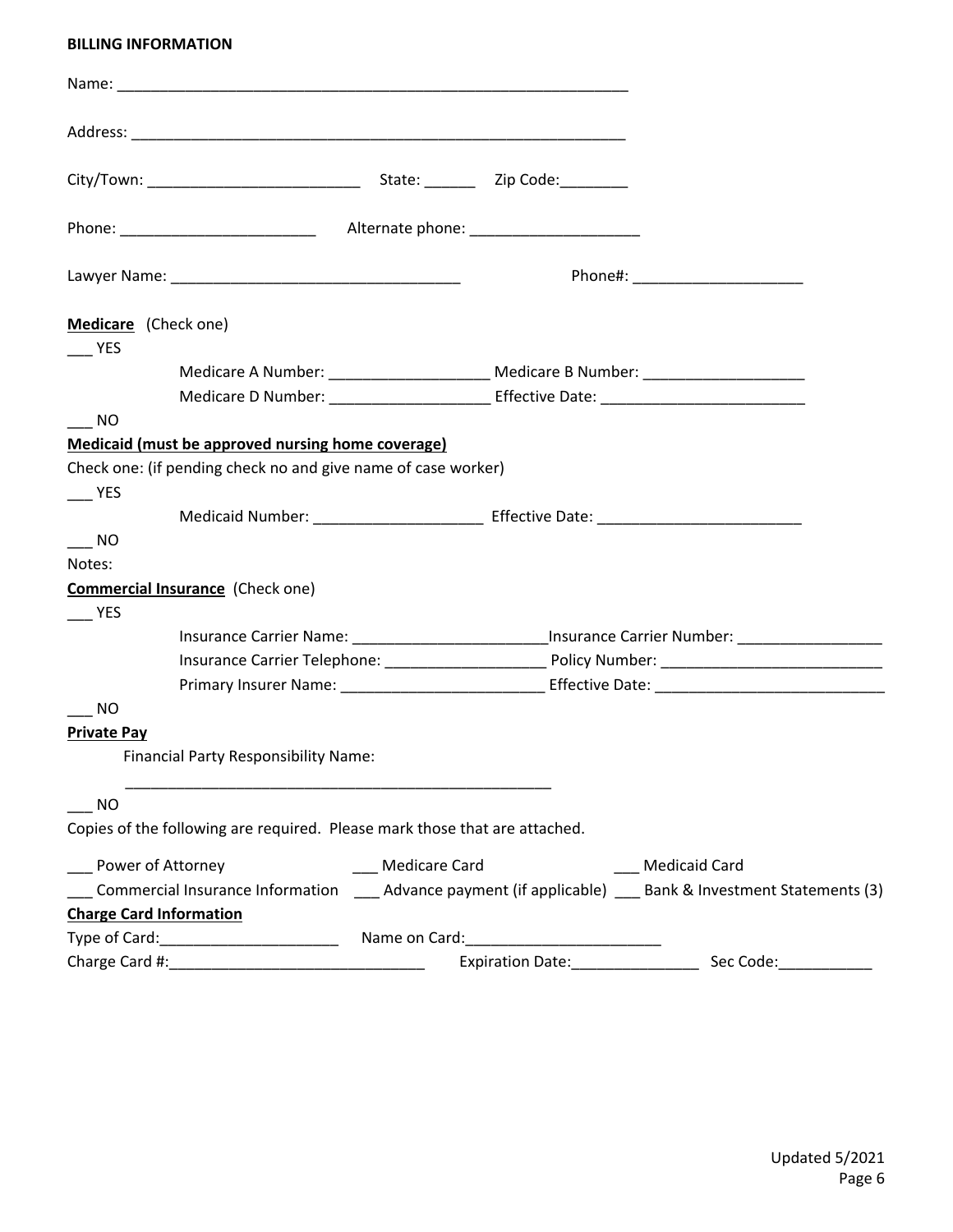| 3. TELEPHONE NUMBER _______________<br>4. SOCIAL SECURITY NUMBER _____________________<br>5. SEX $(F =$ Female, M = Male) 6. BIRTHDATE $\qquad \qquad$ |  |  |  |  |  |
|--------------------------------------------------------------------------------------------------------------------------------------------------------|--|--|--|--|--|
|                                                                                                                                                        |  |  |  |  |  |
|                                                                                                                                                        |  |  |  |  |  |
|                                                                                                                                                        |  |  |  |  |  |
|                                                                                                                                                        |  |  |  |  |  |
|                                                                                                                                                        |  |  |  |  |  |
|                                                                                                                                                        |  |  |  |  |  |
| 7. MARITAL STATUS ______ (S = Single, M = Married W = Widowed, P = Separated, D = Divorced)                                                            |  |  |  |  |  |
|                                                                                                                                                        |  |  |  |  |  |
| 9. ANY PREVIOUS NURSING FACILITY STAY (Y/N) _______ IF YES,                                                                                            |  |  |  |  |  |
|                                                                                                                                                        |  |  |  |  |  |
|                                                                                                                                                        |  |  |  |  |  |
| <b>II. RESPONSIBLE PERSONS</b>                                                                                                                         |  |  |  |  |  |
| 10. FINANCIAL REPRESENTATIVE (manages financial obligations for applicant)                                                                             |  |  |  |  |  |
|                                                                                                                                                        |  |  |  |  |  |
|                                                                                                                                                        |  |  |  |  |  |
|                                                                                                                                                        |  |  |  |  |  |
|                                                                                                                                                        |  |  |  |  |  |
| BANK POWER OF ATTORNEY (Y/N)_________ DURABLE POWER OF ATTORNEY (Y/N) _______                                                                          |  |  |  |  |  |
| COMMITTEE OF ESTATE (Y/N) ________ CONSERVATORSHIP/GUARDIAN (Y/N) _______                                                                              |  |  |  |  |  |
| PENDING (Y/N) ______                                                                                                                                   |  |  |  |  |  |
| 11. DESIGNATED REPRESENTATIVE (oversees needs of applicant)                                                                                            |  |  |  |  |  |
|                                                                                                                                                        |  |  |  |  |  |
|                                                                                                                                                        |  |  |  |  |  |
|                                                                                                                                                        |  |  |  |  |  |
|                                                                                                                                                        |  |  |  |  |  |
|                                                                                                                                                        |  |  |  |  |  |
|                                                                                                                                                        |  |  |  |  |  |
| 12. ATTENDING PHYSICIAN(S)<br><b>ADDRESS</b><br><b>TELEPHONE</b>                                                                                       |  |  |  |  |  |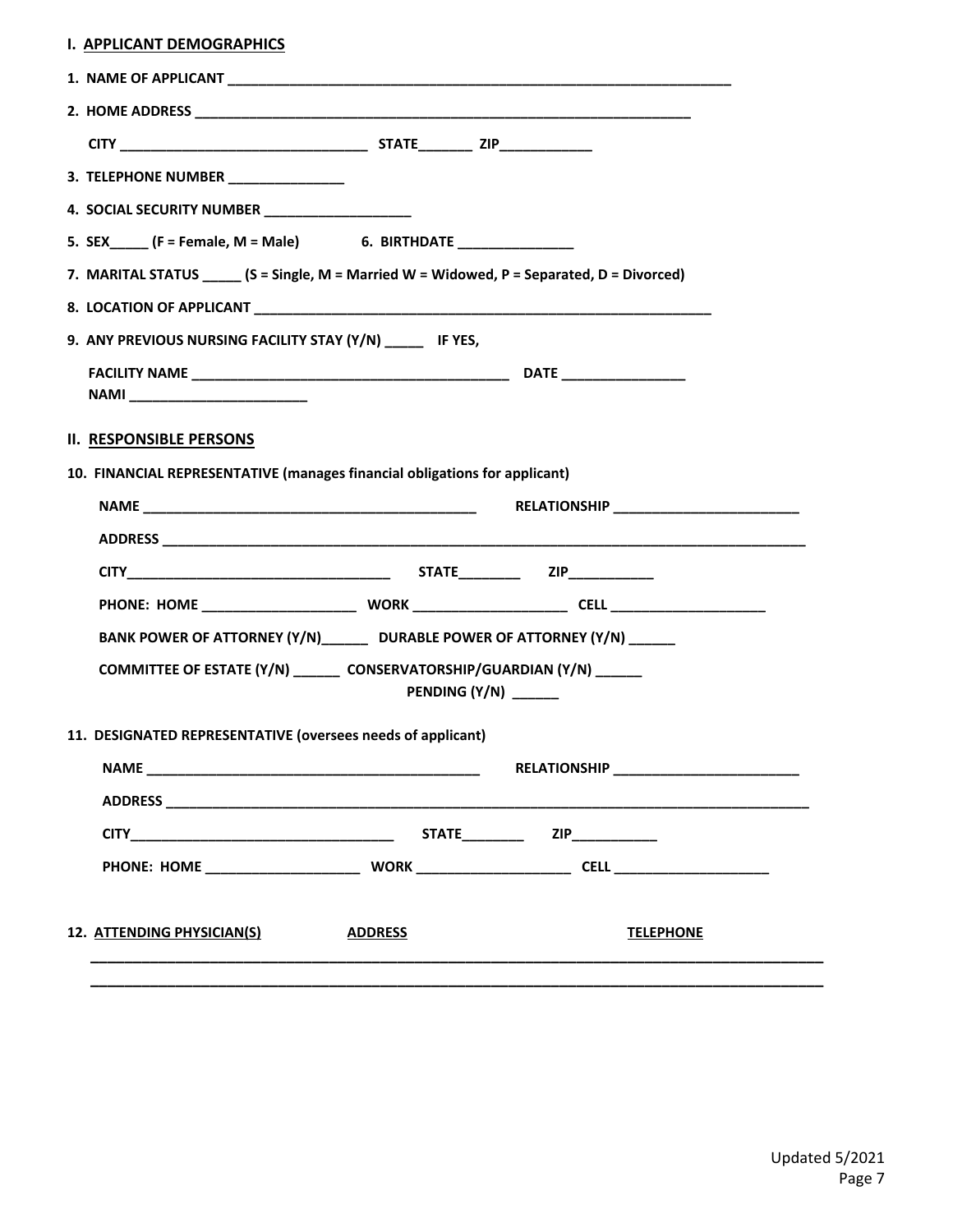#### **III. STATEMENT OF RESOURCES**

| 13 A. SALARY                                                                                                                                                                                                                   | <b>APPLICANT</b>        | <b>SPOUSE</b>                                                                                                                                                                                                                                                                                                           |  |
|--------------------------------------------------------------------------------------------------------------------------------------------------------------------------------------------------------------------------------|-------------------------|-------------------------------------------------------------------------------------------------------------------------------------------------------------------------------------------------------------------------------------------------------------------------------------------------------------------------|--|
| <b>B. SOCIAL SECURITY</b>                                                                                                                                                                                                      |                         | $\frac{\zeta}{\zeta}$ , we have the set of $\zeta$ . The set of $\zeta$ is the set of $\zeta$ is the set of $\zeta$                                                                                                                                                                                                     |  |
| <b>C. RETIREMENT PENSION</b>                                                                                                                                                                                                   |                         |                                                                                                                                                                                                                                                                                                                         |  |
| <b>D. VETERAN'S PENSION</b>                                                                                                                                                                                                    |                         | $\frac{\xi}{\xi}$ , and $\frac{\xi}{\xi}$ , and $\frac{\xi}{\xi}$ , and $\frac{\xi}{\xi}$ , and $\frac{\xi}{\xi}$ , and $\frac{\xi}{\xi}$ , and $\frac{\xi}{\xi}$ , and $\frac{\xi}{\xi}$ , and $\frac{\xi}{\xi}$ , and $\frac{\xi}{\xi}$ , and $\frac{\xi}{\xi}$ , and $\frac{\xi}{\xi}$ , and $\frac{\xi}{\xi}$ , and |  |
| E. OTHER (SPECIFY): ______________________________                                                                                                                                                                             |                         | $\frac{\zeta}{\zeta}$ , we have the set of $\zeta$                                                                                                                                                                                                                                                                      |  |
|                                                                                                                                                                                                                                | TOTAL MONTHLY INCOME \$ |                                                                                                                                                                                                                                                                                                                         |  |
|                                                                                                                                                                                                                                |                         |                                                                                                                                                                                                                                                                                                                         |  |
| 14. ADDITIONAL ASSETS (TYPE: C = checking, S = savings, O = other assets such as stocks, bonds, etc.)                                                                                                                          |                         |                                                                                                                                                                                                                                                                                                                         |  |
| NAME/DESCRIPTION                                                                                                                                                                                                               | <b>TYPE</b>             | <b>APPROXIMATE VALUE</b>                                                                                                                                                                                                                                                                                                |  |
|                                                                                                                                                                                                                                |                         |                                                                                                                                                                                                                                                                                                                         |  |
|                                                                                                                                                                                                                                |                         | $\sim$                                                                                                                                                                                                                                                                                                                  |  |
|                                                                                                                                                                                                                                |                         |                                                                                                                                                                                                                                                                                                                         |  |
|                                                                                                                                                                                                                                |                         | $\mathsf{s}$ , and the set of $\mathsf{s}$ , and the set of $\mathsf{s}$                                                                                                                                                                                                                                                |  |
|                                                                                                                                                                                                                                | TOTAL ASSETS            | $\sim$                                                                                                                                                                                                                                                                                                                  |  |
| 15. ADDITIONAL INFORMATION: And the contract of the contract of the contract of the contract of the contract of the contract of the contract of the contract of the contract of the contract of the contract of the contract o |                         |                                                                                                                                                                                                                                                                                                                         |  |
| IV. PLACEMENT PREFERENCES                                                                                                                                                                                                      |                         |                                                                                                                                                                                                                                                                                                                         |  |
|                                                                                                                                                                                                                                |                         |                                                                                                                                                                                                                                                                                                                         |  |
|                                                                                                                                                                                                                                |                         |                                                                                                                                                                                                                                                                                                                         |  |
|                                                                                                                                                                                                                                |                         |                                                                                                                                                                                                                                                                                                                         |  |
|                                                                                                                                                                                                                                |                         |                                                                                                                                                                                                                                                                                                                         |  |
|                                                                                                                                                                                                                                |                         |                                                                                                                                                                                                                                                                                                                         |  |
|                                                                                                                                                                                                                                |                         |                                                                                                                                                                                                                                                                                                                         |  |
|                                                                                                                                                                                                                                |                         |                                                                                                                                                                                                                                                                                                                         |  |
|                                                                                                                                                                                                                                |                         | <u>I ACKNOWLEDGE THAT THE INFORMATION PROVIDED WILL BE RELIED UPON IN MAKING A DECISION REGARDING ADMISSION.</u>                                                                                                                                                                                                        |  |
|                                                                                                                                                                                                                                |                         |                                                                                                                                                                                                                                                                                                                         |  |
|                                                                                                                                                                                                                                |                         |                                                                                                                                                                                                                                                                                                                         |  |

**APPLICATIONS ARE ACCEPTED AND CONSIDERED WITHOUT REGARD TO RACE, CREED, COLOR, AGE, SEX, MARITAL STATUS, RELIGION, NATIONAL ORIGIN, SPONSOR, SEXUAL PREFERENCE, BLINDLESS, OR OTHER HANDICAP.**